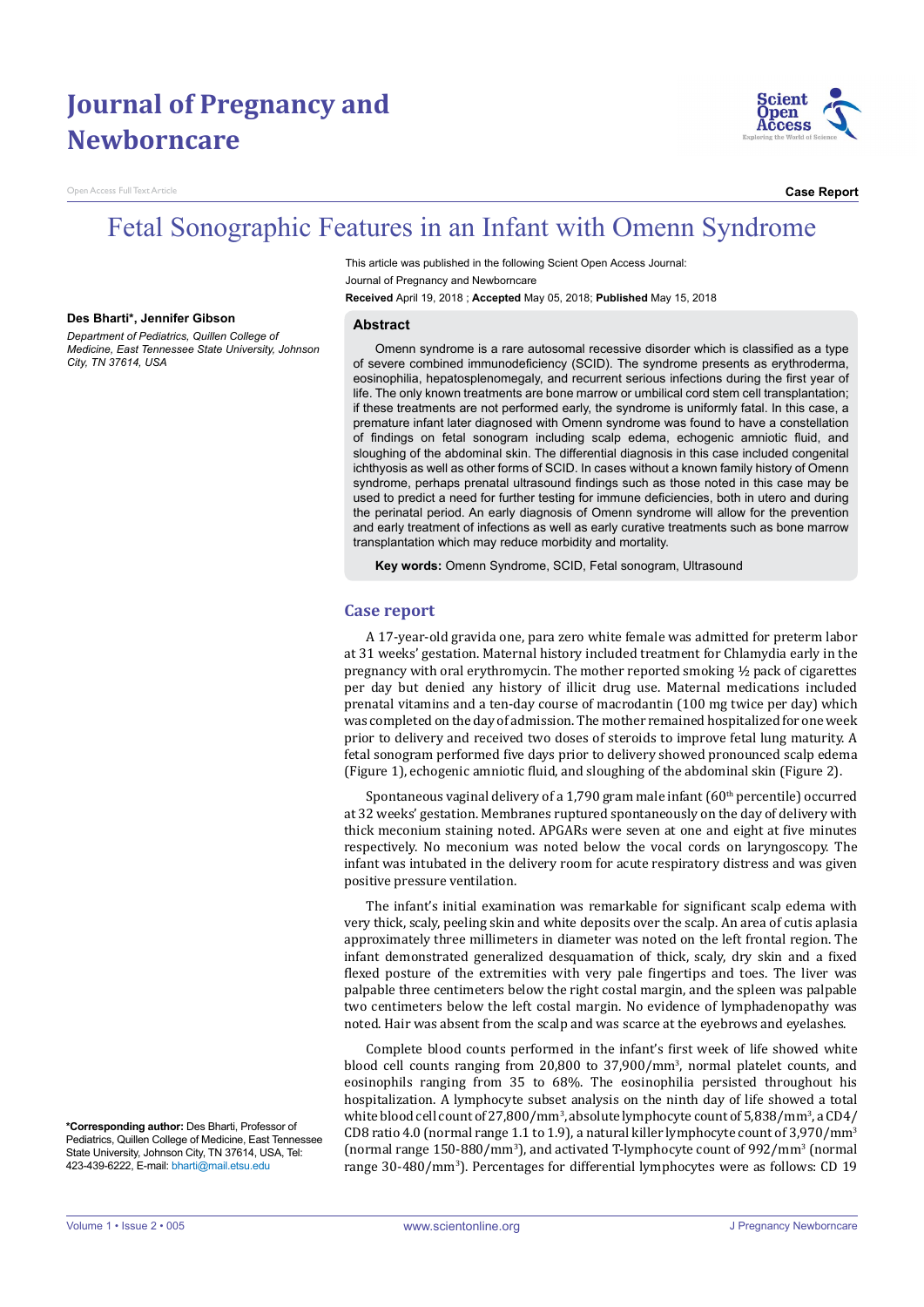

**Figure 1:** Edema and sloughing of abdominal skin



**Figure 2:** Scalp edema with sloughing of skin

PAN B 2% (normal 7-17%), CD3 PAN T 23% (normal 65-79%), CD4 helper 17% (normal 33-37%), CD8 suppressor 5% (normal 23-37%), natural killer cells 68% (normal 10-22%), and activated T-cells 17% (normal 7-15%). A diagnosis of Omenn syndrome was made based on the infant's phenotypic presentation of skin manifestations, hepatosplenomegaly, and alopecia as well as his laboratory findings of eosinophilia, decreased B-cells, and mildly elevated activated T-cells. In order to reduce the infant's risk for developing iatrogenic sepsis, appropriate gowning and gloving procedures were followed for all patient contact.

In addition to his immunodeficiency, the infant was also diagnosed with acute respiratory distress secondary to hyaline membrane disease. He initially required conventional mechanical ventilation and surfactant therapy; the ventilatory support was subsequently changed to high-frequency ventilation on his second day of life. The infant's hospital course was complicated by coagulase-negative *Staphylococcus* sepsis, cholestasis, and renal failure. He expired on his seventeenth day of life.

### **Discussion**

Omenn syndrome, which was first described by Gilbert Omenn in 1965 [1], is classified as one type of severe combined immune deficiency (SCID) [2,3]. In all forms of SCID, the adaptive immune system is absent. The adaptive immune system is responsible for the formation of antigen-specific immune cell receptors [2]. More than eleven distinct phenotypes of SCID have been described; multiple causative gene mutations have been discovered, and the specific mutation determines which phenotypic presentation is seen [3]. In Omenn syndrome, the defect occurs in the T-cell receptor assembly and regulator genes known as recombinaseactivating genes 1 and 2 (RAG1 and RAG2) which are located on chromosome 11. The RAG genes control  $V(D)$  recombination which is necessary for both the development of immunoglobulins reactive to specific antigens and for the maturation of lymphocytes [2]. RAG1 and RAG2 mutations have been found to result in several phenotypes of SCID, including the Omenn syndrome phenotype [3]. Another hypothesized mutation in Omenn syndrome patients is reduced expression of the *AIRE* gene. This gene allows for the expression of self-antigens in the thymus and is required for T-cells to develop without autoreactivity [4].

The reported incidence of SCID is approximately 1 case per 100,000 live births; however, SCID is likely underreported as many patients die before the diagnosis is made [5]. Patients with Omenn syndrome present in the newborn or infant period with an erythematous desquamating rash, alopecia, hepatosplenomegaly, diarrhea, lymphadenopathy, failure to thrive, and recurrent infections. Laboratory findings include leukocytosis with eosinophilia and elevated levels of IgE with all other immunoglobulin isotypes absent [2,4].

Omenn syndrome may be difficult to differentiate from classical SCID. In classical SCID, both B-cells and T-cells are lacking, and no immunoglobulin synthesis occurs. Due to the lack of T-cell activation, findings such as desquamation and gastrointestinal losses are absent. In Omenn syndrome, B-cells are absent, but T-cells are found in large numbers due to a massive oligoclonal expansion; IgE is also usually elevated in the absence of other isotypes [2]. The poorly-regulated T-cells lack an ability to recognize self antigens; as a result, these T-cells enter the periphery and attack the tissues of the skin and gut to produce a clinical picture of autoimmune disease. The activated T-cells also produce increased amounts of the cytokines interleukin-4 and interleukin 5 [4]. Management of Omenn syndrome includes infection prevention and treatment as well as corticosteroids and other immunomodulators to suppress the autoimmune disease; the definitive treatment is hematopoietic stem cell transplant. Without early definitive treatment, most patients succumb to overwhelming opportunistic infections early in life [3].

A review of the literature about SCID treatment in May 2010 found three studies which showed that earlier treatment with hematopoietic stem cell transplant is associated with improved survival [5]. Therefore, the earliest possible diagnosis is necessary. Currently, no safe and accurate method of prenatal diagnosis for SCID exists. In 2004 Tabori, et al. demonstrated that prenatal diagnosis of